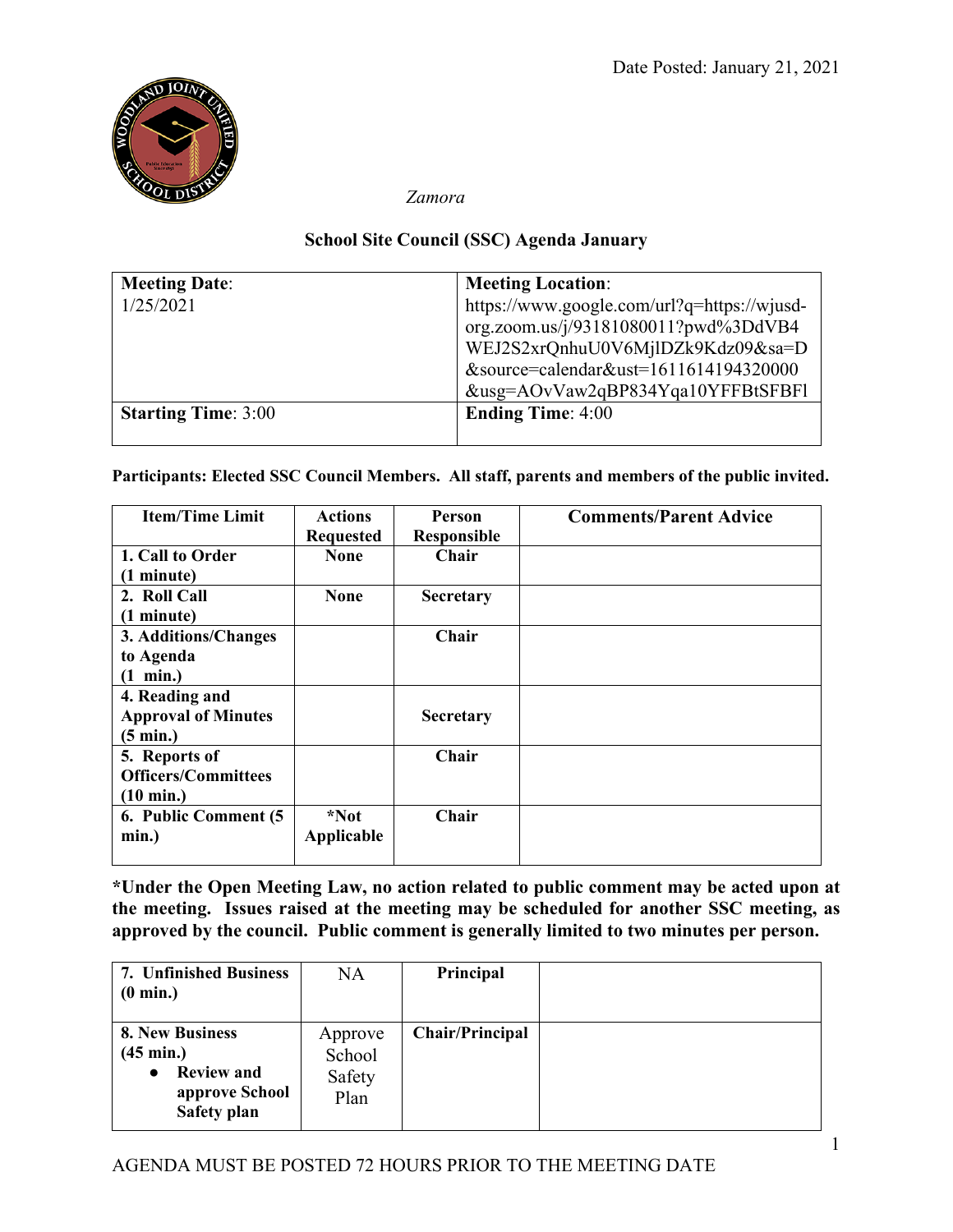| <b>Monitor and</b>                                                                  | Allocation                     |       |  |
|-------------------------------------------------------------------------------------|--------------------------------|-------|--|
| <b>Review school</b>                                                                | of                             |       |  |
| plan<br>implementation<br><b>Title 1 Increase</b><br>$\bullet$<br><b>Allocation</b> | additional<br>Title 1<br>Funds |       |  |
| 9. Adjournment                                                                      |                                | Chair |  |
| (1 min.)                                                                            |                                |       |  |
|                                                                                     |                                |       |  |

**Prepared By: (signature)** 

**Date: \_\_\_\_\_\_\_\_\_\_\_\_\_\_\_\_\_**

 **(type name)**